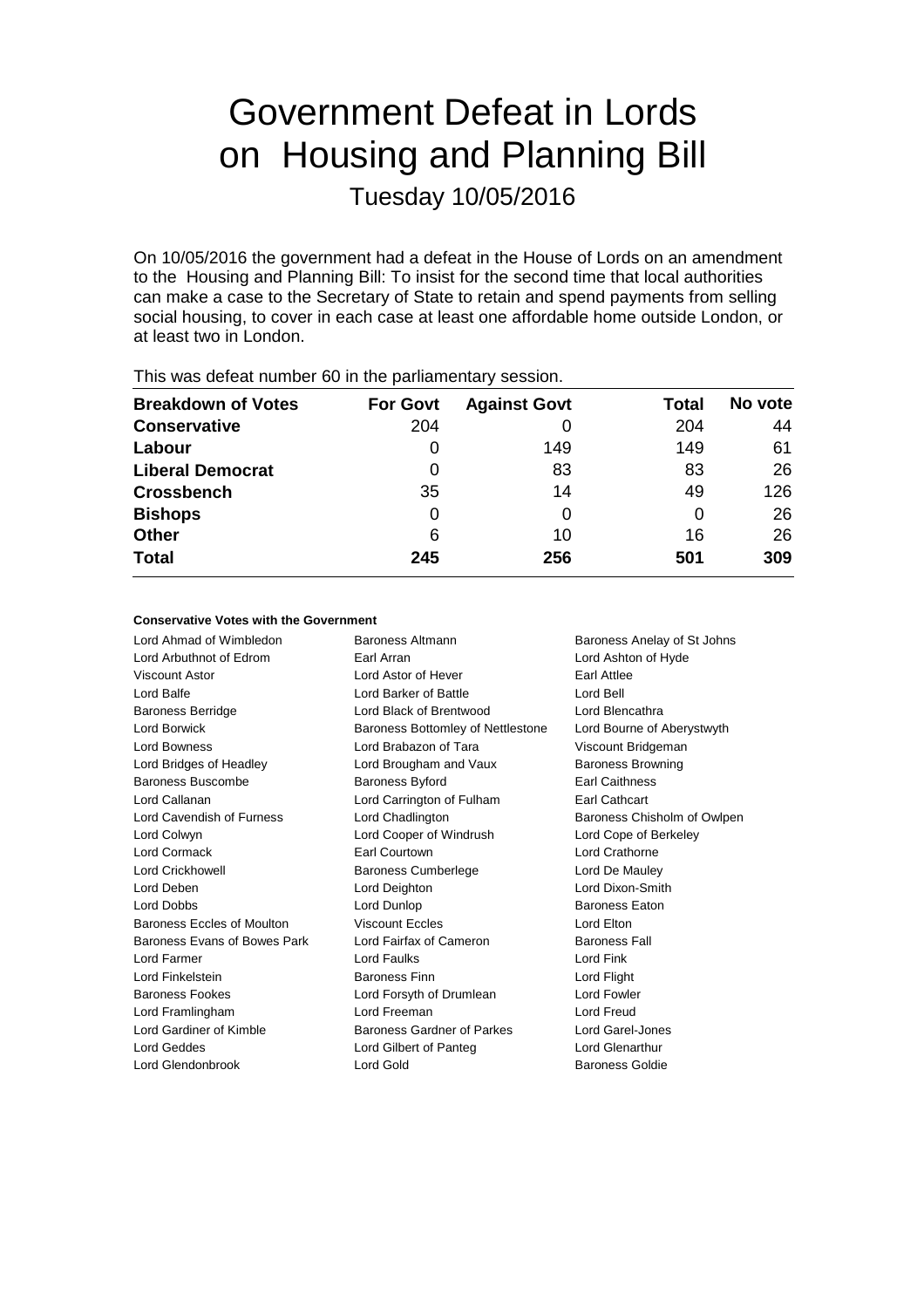Lord Goodlad **Lord Grade of Yarmouth** Lord Green of Hurstpierpoint<br>
Lord Griffiths of Fforestfach Lord Haque of Richmond Viscount Hailsham Baroness Harding of Winscombe Lord Hayward **Baroness Helic** Baroness Helic Lord Henley Lord Heseltine Baroness Heyhoe Flint Lord Higgins **Baroness Hodgson of Abinger** Lord Hodgson of Astley Abbotts Lord Holmes of Richmond Earl Home Earl Home Baroness Hooper Lord Horam **Lord Howard of Lympne** Earl Howe Lord Howell of Guildford Lord Hunt of Wirral Lord Inglewood Lord James of Blackheath Baroness Jenkin of Kennington Lord Jopling Lord Keen of Elie Lord King of Bridgwater Lord Kirkham Lord Lang of Monkton Lord Lansley Lord Lawson of Blaby Lord Leigh of Hurley **Lord Lexden** Lord Lexden **Earl Lindsay** Lord Lingfield **Earl Liverpool** Earl Liverpool Lord Livingston of Parkhead Marquess of Lothian **Lord Lucas** Lord Lucas **Lord Lupton** Lord Lyell Lord MacGregor of Pulham Market Lord Mackay of Clashfern Lord Marland Lord Marlesford Lord Mawhinney Baroness McGregor-Smith Baroness McIntosh of Pickering Baroness Mobarik Baroness Mone Duke of Montrose Baroness Morris of Bolton Lord Moynihan Lord Naseby Lord Nash Baroness Neville-Jones **Baroness Newlowe** Baroness Newlove Baroness Newlove Baroness Noakes Lord Norton of Louth Lord O'Shaughnessy Baroness O'Cathain **Lord O'Neill of Gatley** Baroness Oppenheim-Barnes Lord Patten **Baroness Perry of Southwark** Baroness Pidding Lord Plumb Lord Polak Lord Popat Lord Porter of Spalding Lord Price Lord Prior of Brampton Baroness Rawlings **Baroness Redfern Baroness Redfern** Lord Renfrew of Kaimsthorn Lord Ribeiro Viscount Ridley Lord Robathan Baroness Rock Lord Ryder of Wensum Lord Saatchi Lord Sassoon **Baroness Scott of Bybrook** Baroness Seccombe Earl Selborne Lord Selkirk of Douglas Lord Selsdon Baroness Shackleton of Belgravia Baroness Sharples Baroness Sharples Baroness Shephard of Northwold Lord Sherbourne of Didsbury Lord Shinkwin **Earl Shinkwin** Earl Shrewsbury Lord Skelmersdale Lord Smith of Hindhead Lord Spicer Baroness Stedman-Scott Lord Sterling of Plaistow Baroness Stowell of Beeston Lord Strathclyde Baroness Stroud Lord Suri Lord Swinfen Lord Taylor of Holbeach Lord Tebbit Lord Trefgarne **Lord Trimble** Lord Trimble **Lord True** Lord Tugendhat Viscount Ullswater Baroness Verma Lord Vinson Lord Wakeham Lord Waldegrave of North Hill Baroness Warsi **Lord Wasserman** Lord Wei Duke of Wellington **Baroness Wheatcroft Lord Whitby** Baroness Wilcox **Lord Willetts** Baroness Williams of Trafford **Baroness Williams** of Trafford Lord Young of Cookham Lord Young of Graffham Viscount Younger of Leckie

Lord Hague of Richmond Viscount Hailsham

#### **Conservative Votes against the Government**

#### **Labour Votes with the Government**

#### **Labour Votes against the Government**

Baroness Adams of Craigielea Lord Alli Lord Anderson of Swansea Baroness Andrews **Baroness Armstrong of Hill Top** Baroness Bakewell Lord Bassam of Brighton Lord Beecham Lord Bhattacharyya Baroness Blackstone **Baroness Blood Baroness Blood** Lord Blunkett Lord Bradley Lord Bragg Lord Brooke of Alverthorpe Lord Brookman Lord Campbell-Savours Lord Cashman Viscount Chandos Lord Christopher Lord Clark of Windermere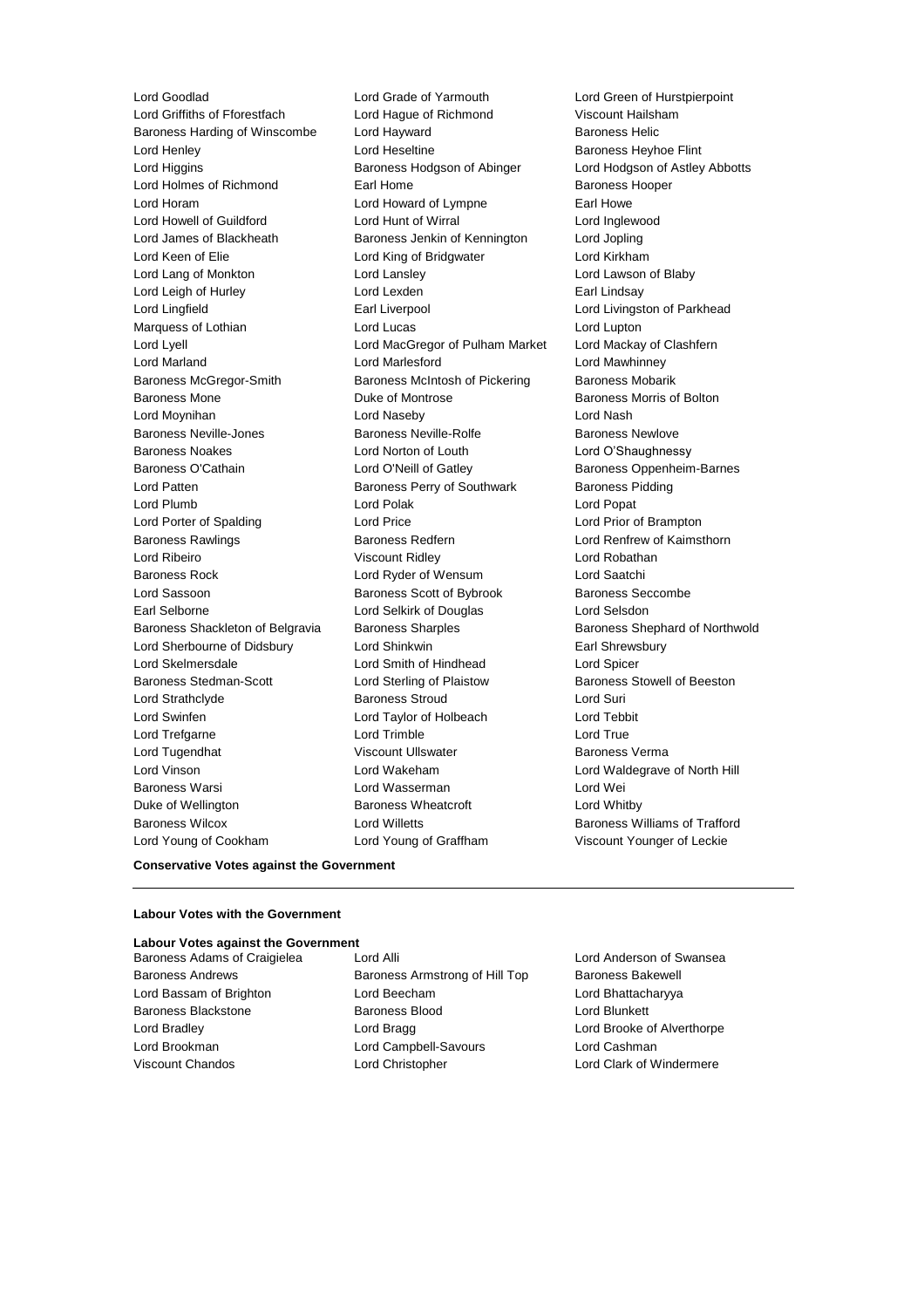Lord Darling of Roulanish Lord Davies of Abersoch Lord Davies of Stamford **Baroness Dean of Thornton-le-Fylde** Lord Desai<br>Baroness Donaghy **Baroness Lord Donoughue** Baroness D Baroness Donaghy **Baroness Donaghy** Lord Donoughue **Baroness Drake** Lord Dubs **Lord Elder Baroness Farrington of Ribbleton** Lord Faulkner of Worcester Lord Foster of Bishop Auckland Lord Foulkes of Cumnock Baroness Gale Lord Giddens Lord Glasman Baroness Golding **Lord Gordon of Strathblane** Baroness Gould of Potternewton Lord Grantchester Lord Griffiths of Burry Port Lord Grocott Lord Hain Viscount Hanworth Lord Harris of Haringey Lord Hart of Chilton Lord Haskel Lord Haworth Baroness Hayter of Kentish Town Baroness Healy of Primrose Hill Lord Hollick Baroness Hollis of Heigham Lord Howarth of Newport Baroness Howells of St Davids Lord Howie of Troon **Lord Hoyle Lord Hoyle Baroness Hughes of Stretford** Lord Hughes of Woodside Lord Hunt of Chesterton Lord Hunt of Kings Heath Lord Irvine of Lairg **Baroness Jay of Paddington** Lord Jones Baroness Jones of Whitchurch Baroness Jowell Lord Judd Lord Kennedy of Southwark **Baroness Kennedy of Cradley** Baroness Kennedy of The Shaws Baroness King of Bow Baroness Kinnock of Holyhead Lord Kinnock Lord Kirkhill **Lord Knight of Weymouth** Baroness Lawrence of Clarendon Lord Lea of Crondall **Lord Lennie** Lord Lennie **Baroness Liddell of Coatdyke** Lord Liddle **Lord Lipsey** Lord Lipsey **Baroness Lister of Burtersett** Lord Livermore Lord Mandelson Baroness Massey of Darwen Lord Maxton Lord McAvoy Baroness McDonagh Lord McFall of Alcluith Baroness McIntosh of Hudnall Lord Mendelsohn Lord Mitchell Lord Moonie Lord Morgan Baroness Morgan of Ely **Baroness Morris of Yardley** Lord Morris of Handsworth Lord Murphy of Torfaen **Baroness Nye** Lord O'Neill of Clackmannan Lord Patel of Bradford **Lord Pendry Community** Baroness Pitkeathley Lord Ponsonby of Shulbrede Baroness Primarolo Baroness Prosser Lord Radice **Baroness Ramsay of Cartvale** Lord Rea Baroness Rebuck Lord Reid of Cardowan Lord Richard Lord Rooker Lord Rosser Lord Rowlands Baroness Royall of Blaisdon Lord Sawyer **Baroness Sherlock** Baroness Sherlock Viscount Simon Baroness Smith of Gilmorehill Lord Smith of Leigh Baroness Smith of Basildon Lord Snape Lord Soley Lord Stone of Blackheath Baroness Taylor of Bolton Lord Taylor of Blackburn Lord Temple-Morris Baroness Thornton Lord Tomlinson Lord Touhig Lord Tunnicliffe Lord Turnberg Baroness Wall of New Barnet Baroness Warwick of Undercliffe Lord Watson of Invergowrie Lord Watts **Baroness Wheeler** Baroness Wheeler **Baroness Whitaker** Lord Whitty Lord Wills Lord Wood of Anfield Lord Woolmer of Leeds **Lord Young of Norwood Green** 

Lord Clarke of Hampstead Lord Collins of Highbury Baroness Corston<br>
Lord Darling of Roulanish Lord Davies of Abersoch Lord Davies of Oldham

#### **Liberal Democrat Votes with the Government**

| Liberal Democrat Votes against the Government                     |                                    |                                |
|-------------------------------------------------------------------|------------------------------------|--------------------------------|
| Lord Addington                                                    | Lord Alderdice                     | Lord Allan of Hallam           |
| Lord Ashdown of Norton-sub-Hamdon Baroness Bakewell of Hardington | Mandeville                         | <b>Baroness Barker</b>         |
| Baroness Benjamin                                                 | Baroness Bonham-Carter of Yarnbury | Baroness Bowles of Berkhamsted |
| Lord Bradshaw                                                     | <b>Baroness Brinton</b>            | Lord Burnett                   |
| Baroness Burt of Solihull                                         | Lord Clement-Jones                 | Lord Cotter                    |
| Lord Dholakia                                                     | <b>Baroness Doocey</b>             | Baroness Falkner of Margravine |
| Lord Fearn                                                        | Lord Foster of Bath                | Lord German                    |
| Earl Glasgow                                                      | Lord Goddard of Stockport          | Lord Greaves                   |